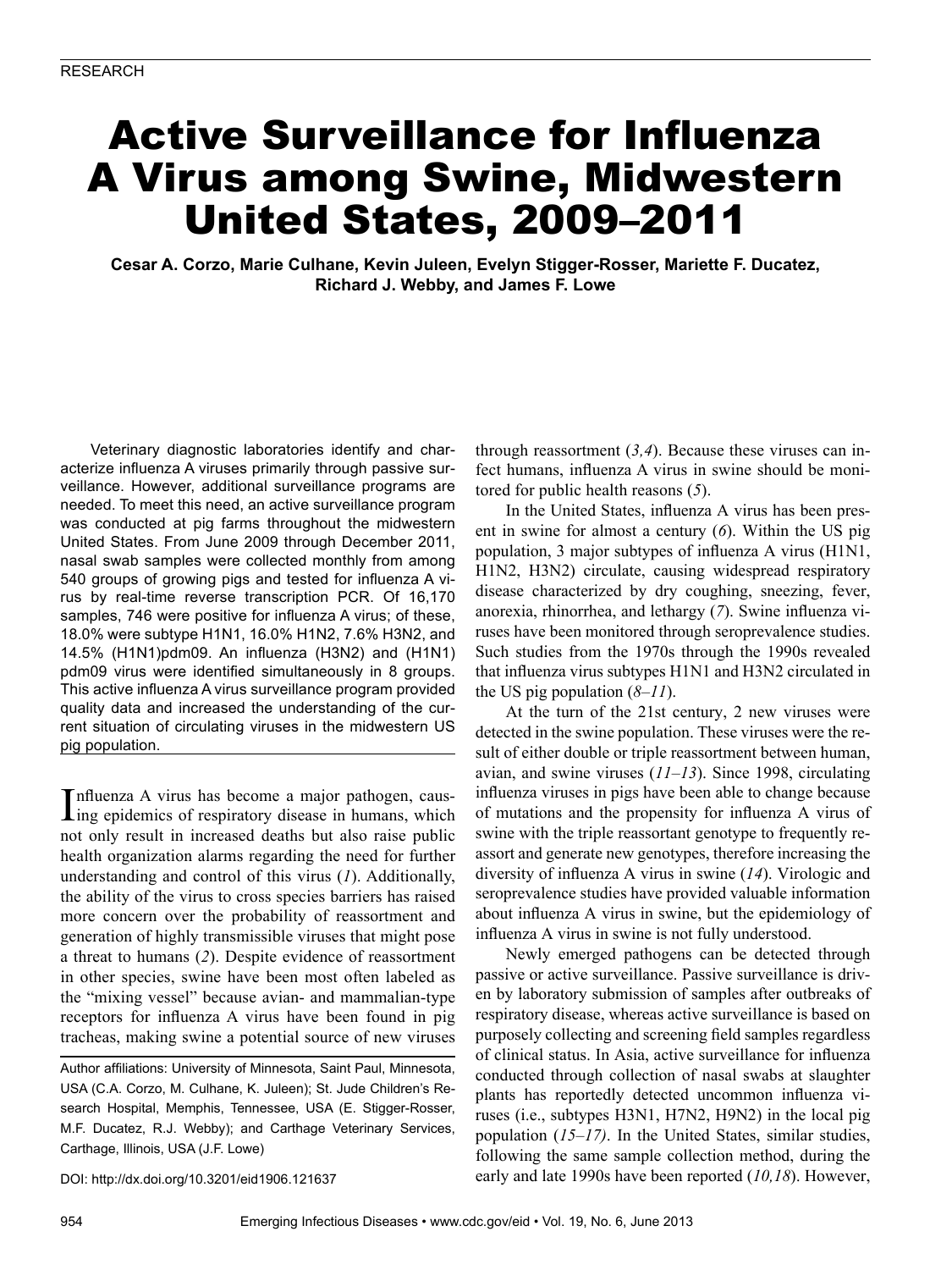a surveillance program that will identify and report newly emerged viruses in a timely manner is still needed (*14*).

Overall, studies have elucidated epidemiologic features of the virus in swine, such as the constant circulation of influenza A virus in the swine population and sporadic infections with rare subtypes. However, absence of a proactive approach leaves a gap that needs to be filled (*19*). Therefore, the objectives of this study were to 1) conduct an active surveillance program to better characterize the presence of influenza viruses in the swine population and 2) make live viruses available for genetic characterization, potential vaccine, and diagnostic use. Procedures and protocols used in this study were approved by the University of Minnesota Institutional Animal Care and Use Committee

# **Methods**

# **Farm Selection**

 Veterinarians who agreed to participate in the study were asked to enroll growing-pig farms (i.e., farms that house pigs 3–30 weeks of age) in the midwestern United States that were representative of modern swine production systems and that were owned by producers interested in participating in the study. Producers were allowed to withdraw from the study at any time.

# **Sample Collection**

From June 2009 through December 2011, participating farms were visited every month for 12–24 consecutive months. At each visit, the investigator would meet with the farm manager/owner to decide which pigs were to be sampled. If pigs were all in 1 age group, samples were collected from that group; if pigs were in  $>1$  age group, samples would be collected from the age group closest to 10 weeks, the group most likely to yield the most influenza A virus–positive pigs, per previous reports (*20*).

A total of 30 nasal swab samples were collected at each visit, enabling us to be 95% confident of detecting at least 1 positive sample when influenza prevalence was at least 10%. Clinically healthy pigs were restrained by a snare, and a nasal swab (Starswab II, Starplex Scientific Inc., Etobicoke, Ontario, Canada) was inserted 2–3 inches into the back of each nostril while being rotated. Nasal swabs were labeled with a specific code containing the farm identification number, month, 2-letter state abbreviation, and nasal swab sample number.

During the visit, the age of the pigs and respiratory clinical signs (absence or presence of sneezing, coughing, and nasal secretion) among the group members were recorded. Nasal swabs and submission sheets were placed into a Styrofoam container with ice packs and shipped overnight to the laboratory for testing.

# **Sample Testing**

All nasal swab samples were tested at the virology department laboratory of St. Jude Children's Research Hospital (Memphis, TN, USA). Nasal swab samples were initially screened for influenza A virus by real-time reverse transcription (RRT-PCR) selective for the matrix gene. Samples that were positive by RRT-PCR underwent further diagnostics for determination of subtype, including the influenza A(H1N1)pdm09 virus and swine H1 and H3 viruses (*21–23*).

# **Statistical Analyses**

A farm was considered positive for a given month if any of the 30 individually collected swab samples tested positive. Farm-level data, such as farm size, were analyzed by repeated measures logistic regression, and differences between farms were accounted for by including farm as a random effect and allowing for an autoregressive effect by month within the farm. Model building was performed by first screening independent variables through univariate analysis. Variables with a p value <0.25 were retained for the multivariable model. All selected variables were forced in the model including 2-way interactions and were sequentially removed if p value was  $>0.05$ .

We built 2 models. The first model assessed the relationships between farm status (positive vs. negative) for influenza virus and age, year, clinical signs, and season. The second model assessed the relationship between respiratory clinical signs (presence vs. absence) and subtype and season. Season was included in the models by categorizing the 4 seasons as follows: winter (January–March), spring (April–June), summer (July–September), and fall (October–December). Statistical procedures were performed in SAS 9.2 (SAS Institute Inc., Cary, NC, USA).

# **Results**

Farms were enrolled in the program as agreement to participate (by veterinarians and producers) was obtained; thus, the program started in June 2009 and ended in December 2011. The 33 producers who agreed to participate were located throughout the midwestern United States: 17 farms in Iowa, 4 in Illinois, 8 in Indiana, and 4 in Minnesota. Each of the 33 farms housed 1,000–13,000 pigs. One group of 7 farms in Iowa withdrew from the program in August 2009 after the influenza A(H1N1)pdm09 virus–associated crisis in the swine industry.

# **Sample Test Results**

A total of 16,170 nasal swab samples from 540 groups of growing pigs from the remaining 32 farms were collected. From the total number of samples collected, 746 (4.6%) were positive for influenza A virus by RRT-PCR, and 178 viruses were isolated from these samples. At least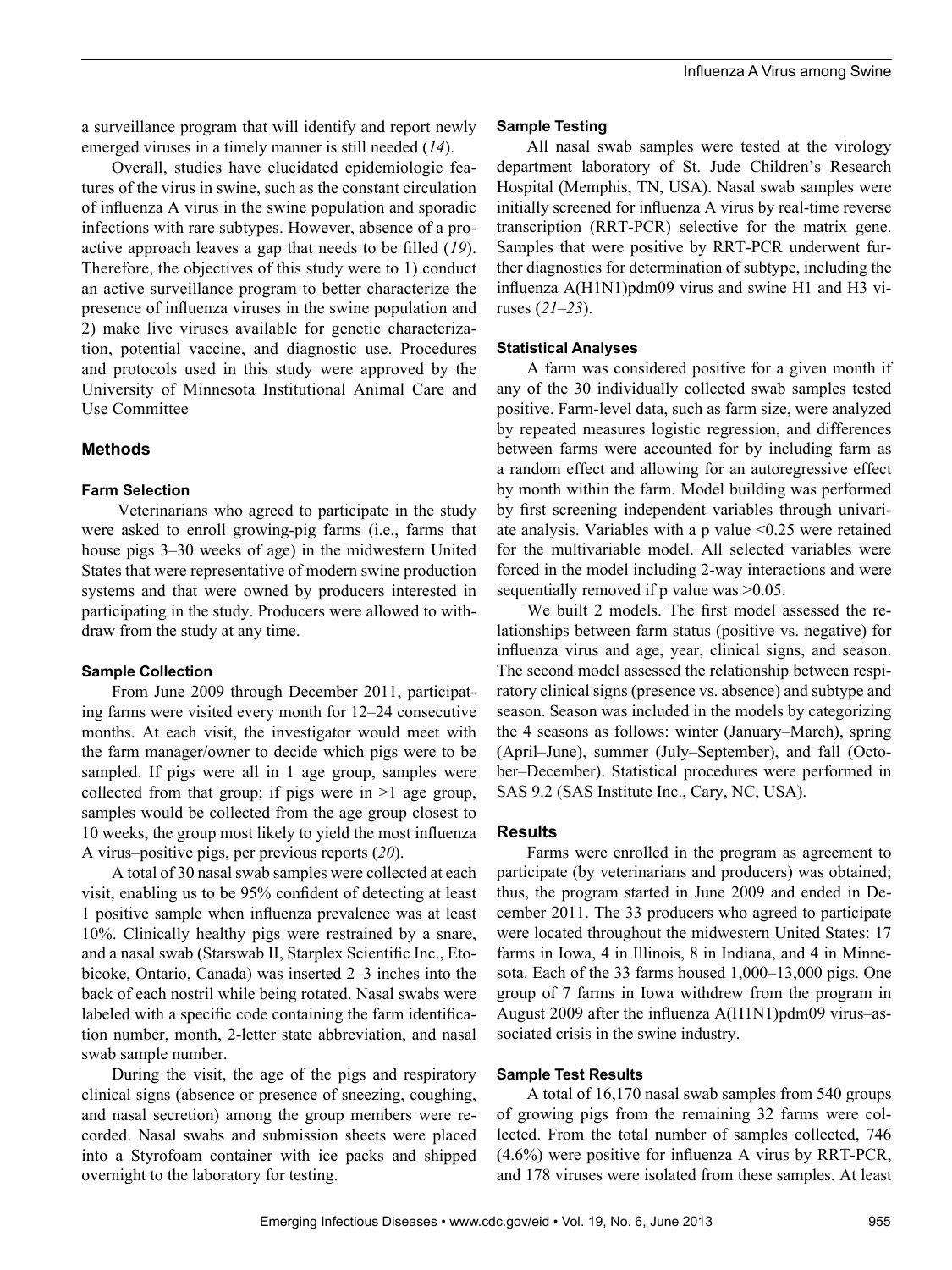## RESEARCH

1 positive sample was detected in 117 (21.7%) groups of pigs; thus, these groups were classified as positive. Of the 32 farms, 29 (90.6%) had at least 1 positive group throughout the study. Of the 117 groups with RRT-PCR–positive results for influenza A virus, complete or partial subtype details were obtained for 99 (84.6%) pig groups (Figure 1). Influenza A virus infection with just 1 subtype (H1N1, H1N2, H3N2, or H1N1pdm09) was detected in 21, 19, 9, and 17 groups, respectively. Dual infections were detected in 10 groups, of which 8 concurrently harbored influenza virus subtypes H1N2 and H1N1pdm09, 1 harbored subtype H1N1 and an H3N-untypeable virus, and the remaining group harbored subtype H1N1 and an H1N-untypeable virus. Partial subtyping information was obtained for 16 pig groups, from which 11, 4 and 1 were infected with an H1Nuntypeable, H3N-untypeable, and an H1N-untypeable with pandemic matrix gene virus subtype, respectively. In 18 groups, a subtype could not be defined through either RRT-PCR or sequencing. At most farms in our study, groups of pigs were identified as having multiple and different influenza A viruses detected throughout the surveillance period (Figure 1). Viruses were isolated from 178 swab samples that originated from 62 pig groups.

Of the positive groups, the mean and median numbers of samples positive for influenza A virus by RRT-PCR were 6.4 and 2, respectively. The numbers of positive samples ranged from 1 to 30; most groups  $(n = 48)$  had 1 positive sample (Figure 2). There were 15, 10, 4, and 2 groups that had 2, 3, 4, and 5 positive samples, respectively. A total of 13 groups had  $\geq$ 20 positive samples, 2 had 29 positive samples, and 1 had 30 positive samples. Although most samples collected from these 13 groups were positive for influenza A virus by RRT-PCR, pigs in only 7 of these groups exhibited clinical signs of influenza-like illness.

The number of positive groups per farm ranged from 1 to 18. On average, 31% of the groups tested by farm throughout the program were classified as positive (Figure 3). Farms with no influenza A virus–positive results were monitored for  $\approx$ 1 year but lacked consistency in the testing frequency and time intervals between tests.

The average age of the pigs in the 540 groups was 13.7  $\pm$  5.7 weeks. Influenza virus was detected in pigs as young as 4 weeks and as old as 30–32 weeks of age. Mean age in positive groups was  $12.4 \pm 5.2$  weeks and in negative groups was  $13.9 \pm 5.8$  SD (Figure 4). However, age was not a statistically significant predictor of influenza A virus test status.

#### **Clinical Signs**

Respiratory clinical signs were observed in pigs in 187 (34.6%) of 540 groups. From these 187 groups that reportedly exhibited clinical signs, 43 (22.9%) were positive for influenza A virus. From the 353 groups that exhibited no clinical signs, 74 (20.9%) were positive for influenza virus (Table 1). Even when within-group prevalence of influenza A virus was high, such as in the 13 groups in which  $\geq 20$ samples were positive for influenza A virus, clinical signs of respiratory disease were low. Indeed, clinical signs of influenza-like illness were noted in only 7 of those 13 groups.

## **Season**

Throughout the study, the numbers (proportions) of groups sampled in each season were similar. In winter, 124 (23%) were sampled; in spring, 137 (25%); in summer, 150 (28%); and in fall, 129 (24%) (Table 2).

#### **Logistic Regression**

In the first model, univariate analysis of all variables (age, season, and year) except clinical signs yielded



Figure 1. Swine influenza virus group status for 32 pig farms participating in an active surveillance project, midwestern United States, June 2009–December 2011. Each horizontal line represents a farm, each dot represents a sampling event, and colors indicate virus status of the group.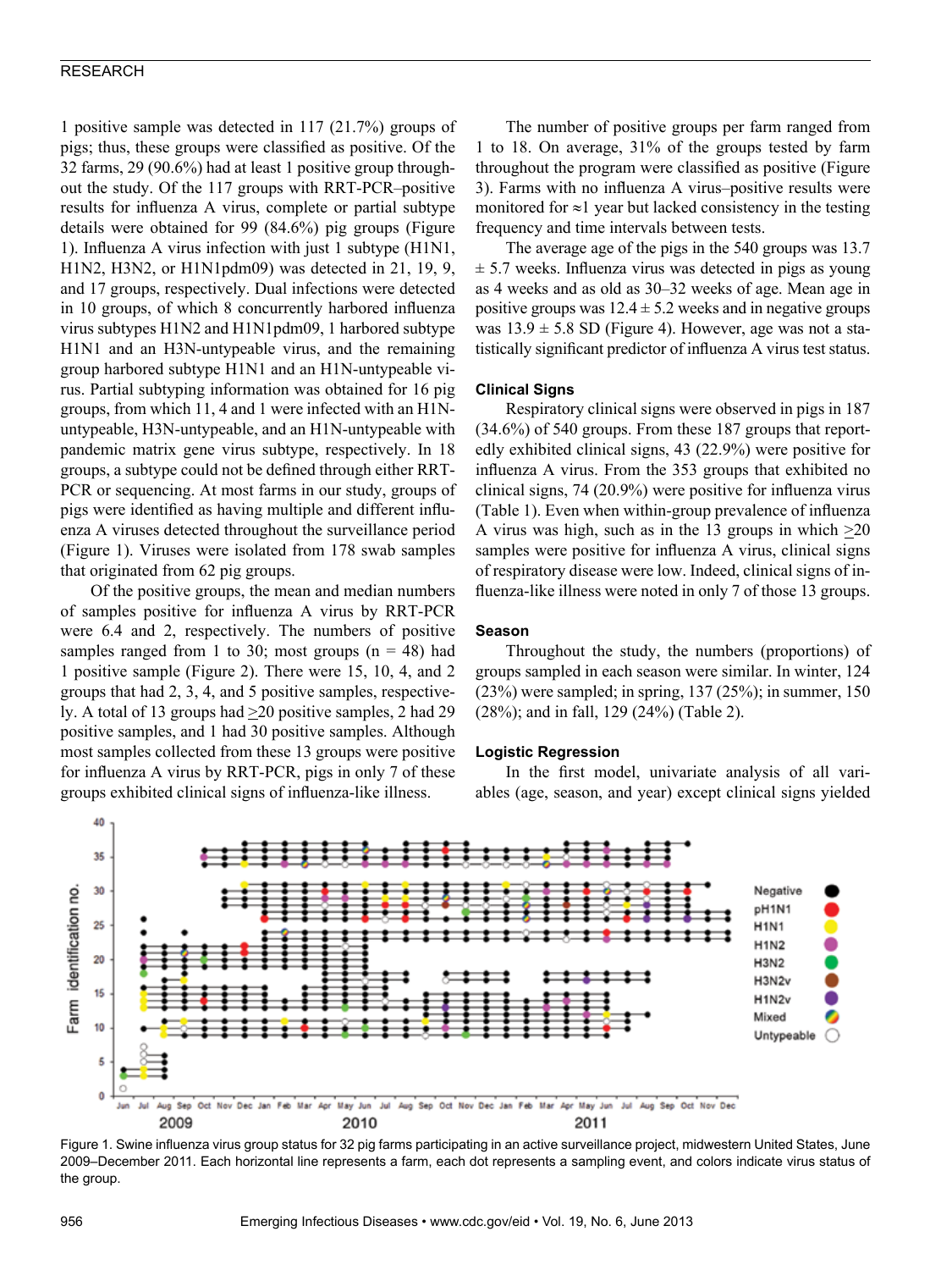

Figure 2. Frequency distribution of number of nasal swab samples positive for influenza virus by real-time reverse transcription PCR, per group (total 540 groups of pigs), midwestern United States, June 2009–December 2011.

p<0.25. The multivariable model retained 2 variables: season and age. Odds of positive results for influenza A virus were 2 (95% CI 1.1–3.8) times and 1.9 (95% CI 1.0–3.5) times higher for groups of pigs tested during the spring and summer, respectively, than for groups tested during the fall. There was no association between the winter season and influenza virus detection. Age was not significantly ( $p =$ 0.09) associated with influenza A virus group status; however, the variable was left in the model because of confounding (Table 3).

In the second model, complete subtype information was available for 81 monthly test results. Because neither subtype nor season was significantly associated with presence of clinical signs at the univariate level (Table 4), no attempts were made to build a multivariate model.

# **Discussion**

Active surveillance at 32 farms demonstrated that influenza A virus is commonly present in the nasal secretions of pigs; 29 (90.6%) farms had at least 1 positive group throughout the study. Despite this high group or population prevalence, detection of swine influenza A virus in individual samples was low and thereby compatible with previously published findings (*10,15–18*) in which swine influenza A

virus detection rates through either virus isolation or RRT-PCR on individual nasal swab samples was ≤5%, presenting a challenge for surveillance programs. However, new sample collection techniques in swine, such as the collection of pen-based oral fluids (e.g., saliva) for antibody and antigen detection are becoming more commonly used because of their practicality and lower testing costs (*24*); other studies have shown an increased probability of detection, making oral fluid sampling a suitable and essential tool for population surveillance on pig farms (*25,26*). Asymptomatic carriers of influenza A virus can be detected more efficiently through oral fluid sampling of clinically healthy populations than through nasal swab sampling.

Influenza A virus persistence in pig populations is not fully understood. In our study, 41% of the positive groups had only 1 positive nasal swab sample. One possible explanation could be that these groups of pigs were sampled either at the beginning or end of an infection. Another possible explanation could be that underlying passive or active immunity enabled transmission to occur at a rather low rate and that transmission remained continuous in and thus perpetuated the infection within the population. However, our study was not designed to measure transmission. In addition, our study did not obtain information regarding



Figure 3. Number of influenza A virus–positive and of influenza A virus–negative groups, by farm, midwestern United States, June 2009–December 2011.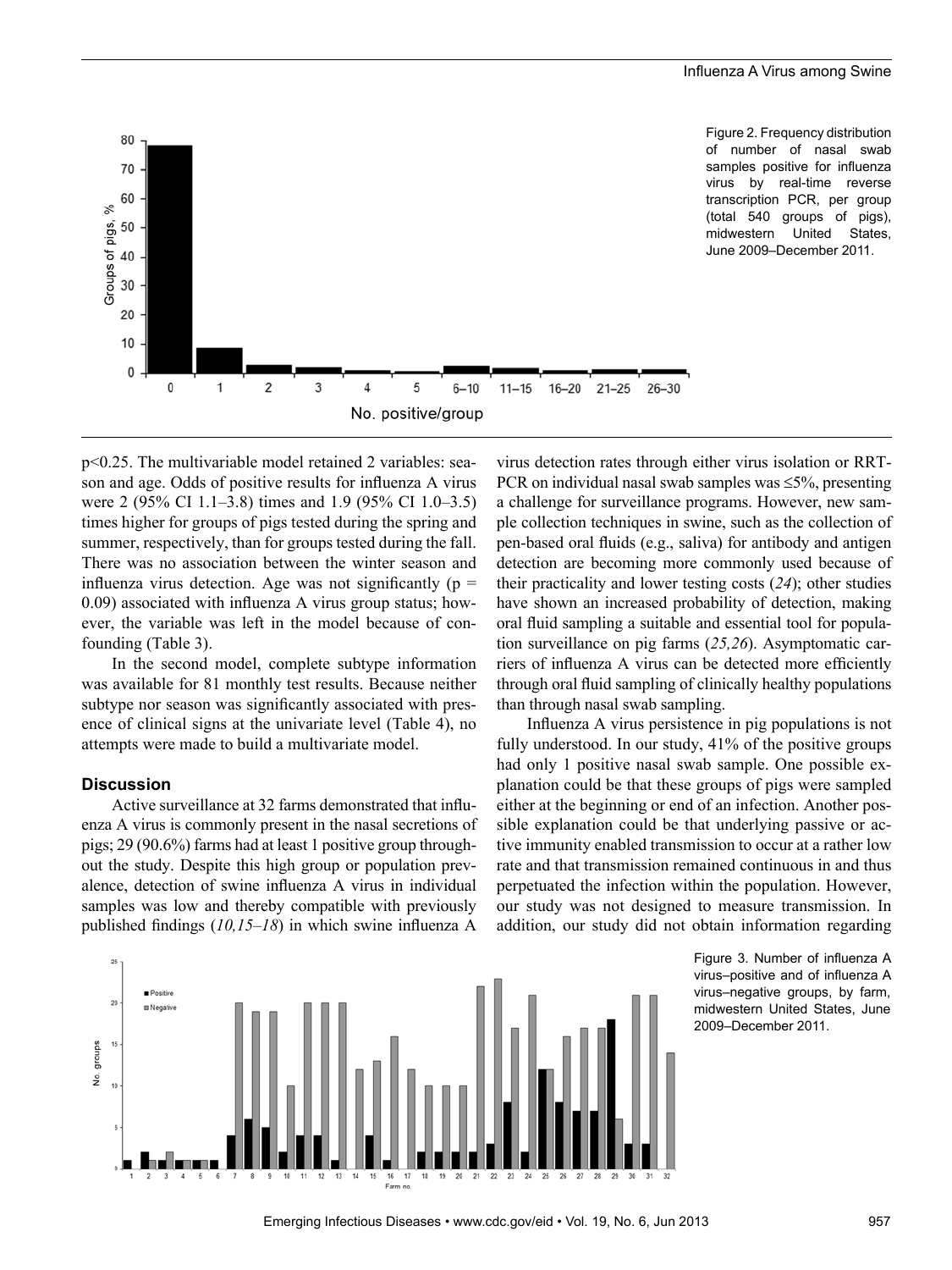## RESEARCH



Figure 4. Age distribution of groups of pigs that were positive or negative for influenza A, determined by real-time reverse transcription PCR, midwestern United States, June 2009–December 2011.

the entrance into or exit from the farm by groups of pigs. Therefore, it is possible that the same group of pigs was sampled on consecutive months.

In our study, the absence of respiratory clinical signs in groups of pigs harboring influenza A virus is notable. This lack of signs could be the result of events such as the presence of antibodies conferred by colostrum ingestion (e.g., maternal immunity), vaccination, or previous exposure; other studies have suggested that low levels of exposure to virus might preclude clinical signs in pigs (*27–29*). Subclinical infections in pigs have public health implications because humans can become infected after coming in contact with apparently healthy pigs that are shedding enough infectious viral particles (*5,30–32*). Subclinical infections are perhaps one of the most common routes for influenza A virus entry into a pig farm because replacement breeding stock or recently weaned animals are constantly moved within and between states and countries. In fact, there is evidence that movement of pigs might have been the cause of dissemination of certain virus lineages within the United States, and subclinical infections might have played a role (*33*).

Pathogenicity of swine influenza A virus can vary among strains within the same subtype (*34*). From a clinical signs standpoint, experimental infection with influenza A virus has resulted in great variability (*29*). When swine influenza A virus is part of a co-infection (i.e., with other viruses and/or bacteria), clinical signs are evident (*35,36*); such co-infections might reflect the health status situation of the groups of pigs used in this study because the likelihood of co-infections in the field was high. However, in our study, the lack of association between virus subtype and clinical signs is difficult to explain. More studies are needed to better understand the role that virus subtypes play on the presence of respiratory signs.

Our study demonstrated that influenza A virus is present in growing pigs throughout the year and that groups of pigs are more likely to have positive test results during the spring and summer than in the fall. This finding is contrary to what has been suggested (*7*). The previously suggested seasonal trend could have been based on presence of clinical signs that appear during a time of the year when other factors are present (e.g., cold weather, bad air quality inside barns, co-infections) (*7,37*), which led veterinarians to submit samples to diagnostic laboratories for the detection of influenza A virus. However, as mentioned earlier, subclinical infections might have occurred during warm months, thereby leading to misinterpretation of the information available at that time. Another possible explanation for finding more influenza A virus–positive groups in the spring and summer is the increase of pigs born to primiparous females. This increase in potentially more susceptible growing pigs is a result of increased breeding of gilts (female pigs that have not had their first litter) during late summer, when swine producers often increase the number of gilts bred. These primiparous females often have a lower level of antibody protection to offer to their first litter of piglets. These relatively immunologically naive piglets would often be the group studied in the spring and summer seasons (38), providing a source of susceptible individuals in which viruses circulate during these seasons.

A limitation of our study might be the locations of the farms, which were all in the midwestern United States. Weather conditions and seasons in the midwestern United

|                                                                |          |                                    |            |                                                   | Table 2. Influenza virus status among growing pigs, by season, |          |            |
|----------------------------------------------------------------|----------|------------------------------------|------------|---------------------------------------------------|----------------------------------------------------------------|----------|------------|
| Table 1. Influenza virus status and respiratory clinical signs |          |                                    |            | midwestern United States, June 2009–December 2011 |                                                                |          |            |
| among growing pigs, midwestern United States, June 2009-       |          |                                    |            |                                                   | Influenza virus status, no. groups                             |          | Total, no. |
| December 2011                                                  |          |                                    |            | Season                                            | Positive                                                       | Negative | groups     |
|                                                                |          | Influenza virus status, no. groups | Total, no. | Winter                                            | 19                                                             | 105      | 124        |
| Clinical signs                                                 | Positive | Negative                           | groups     | Spring                                            | 37                                                             | 100      | 137        |
| Present                                                        | 43       | 144                                | 187        | Summer                                            | 40                                                             | 110      | 150        |
| Absent                                                         | 74       | 279                                | 353        | Fall                                              |                                                                | 108      | 129        |
| Total                                                          | 117      | 423                                | 540        | Total                                             | 117                                                            | 423      | 540        |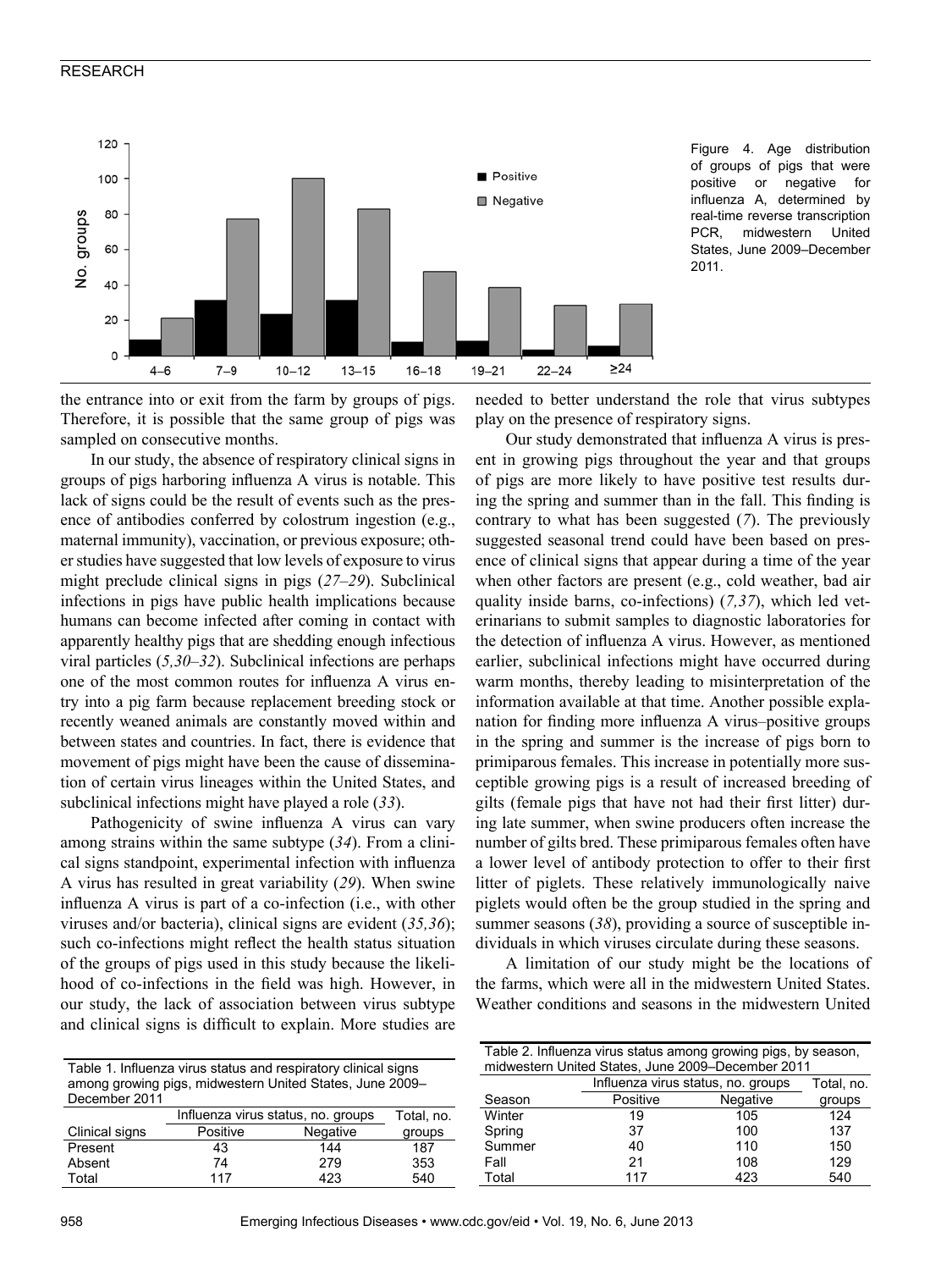| Table 3. Relationship between group influenza status with age     |  |
|-------------------------------------------------------------------|--|
| and season in growing pigs tested for influenza virus, midwestern |  |
| United States. June 2009–December 2011*                           |  |

| Variable                                                                       | Estimate | Odds ratio (95% CI) | p value |  |  |  |
|--------------------------------------------------------------------------------|----------|---------------------|---------|--|--|--|
| Intercept                                                                      | $-1.330$ | NA                  | < 0.01  |  |  |  |
| Season                                                                         |          |                     |         |  |  |  |
| Fall (referent)                                                                | NA       | NA                  | NA.     |  |  |  |
| Spring                                                                         | 0.741    | $2.0(1.1 - 3.8)$    | 0.01    |  |  |  |
| Summer                                                                         | 0.657    | $1.9(1.0 - 3.5)$    | 0.03    |  |  |  |
| Winter                                                                         | $-0.072$ | $0.9(0.4-1.8)$      | 0.83    |  |  |  |
| Age                                                                            | $-0.041$ | $0.9(0.9 - 1.0)$    | 0.09    |  |  |  |
| *Repeated measures logistic regression multivariable analysis.                 |          |                     |         |  |  |  |
| Generalized $\chi^2$ divided by degrees of freedom = 0.92. NA, not applicable. |          |                     |         |  |  |  |

States might not accurately reflect conditions in other swineproducing areas of the United States, namely, the southeastern and south-central regions. For logistical reasons, neither of these regions was included in this study.

Surveillance will continue to be a useful tool for infectious disease epidemiology because the data it provides will aid in the understanding of the determinants of infection, enabling scientists and practitioners to work toward generation of disease prevention and control strategies (*39*). Surveillance studies contribute to science by generating data about zoonotic and emerging pathogens (*40*). Such contributions are true for influenza A virus in swine because emerging influenza viruses have been identified through surveillance programs (*15,16*). In summary, our study has led to the following 3 conclusions: 1) different influenza viruses circulate simultaneously within pig populations; 2) influenza is present in pigs of different ages at a rather low prevalence throughout the year; and 3) subclinical infections are frequent among groups of pigs. More studies are needed to add to understanding of influenza A virus.

## **Acknowledgments**

We thank the participating swine producers and Aaron Roakey, Keith Kinsley, Max Rodibaugh, Jeff Harker, Cameron

Table 4. Relationships between clinical signs with subtype and season among pigs tested for influenza virus, midwestern United States, June 2009–December 2011\*

|                                          |          | Odds ratio        |           |
|------------------------------------------|----------|-------------------|-----------|
| Variable                                 | Estimate | (95% CI)          | p value   |
| Season+                                  |          |                   |           |
| Intercept                                | $-0.234$ | NA.               | 0.65      |
| Fall (referent)                          | NA.      | <b>NA</b>         | <b>NA</b> |
| Spring                                   | $-0.411$ | $0.6(0.1 - 2.5)$  | 0.53      |
| Summer                                   | $-0.410$ | $0.6(0.1 - 2.4)$  | 0.53      |
| Winter                                   | 0.361    | $1.4(0.3-6.7)$    | 0.63      |
| Influenza virus subtype‡                 |          |                   |           |
| Intercept                                | 1.7      | NA.               | 0.95      |
| H <sub>1</sub> N <sub>1</sub> (referent) | NA.      | <b>NA</b>         | <b>NA</b> |
| <b>H1N2</b>                              | $-1.381$ | $0.5(0.1 - 2.0)$  | 0.96      |
| <b>H3N2</b>                              | $-1.476$ | $0.5(0.09 - 2.5)$ | 0.95      |
| H <sub>1</sub> N <sub>2</sub> v          | $-2.105$ | $0.2(0.03 - 2.0)$ | 0.93      |
| H <sub>3</sub> N <sub>2</sub> v          | 9.541    | NA                | 0.95      |
| H1N1pdm09                                | $-1.582$ | $0.4(0.1 - 1.7)$  | 0.95      |
| Mixed infection                          | $-2.210$ | $0.2(0.04 - 1.3)$ | 0.93      |

\*Logistic regression univariate analysis; NA, not applicable.

†Generalized  $\chi^2$  divided by degrees of freedom = 0.96.  $\ddagger$ Likelihood ratio  $\chi^2$  (6) = 6.01 df, p = 0.42.

Schmitt, Todd Distad, Joe Rudolphi and Tom Gillespie for their willingness to participate in this project. We also thank Michael Kuhn, Nicole Grate-Hurt, Jess Waddell, Chase Stahl, Micah Taylor, Britni Miller, Samantha Shields, Dayle Dillon, Lauren Hughes, Dave Davies, Jamie Coss, and Lance Barton for their help with logistics and sample collection. We acknowledge Jeri Carol Crumpton, Daniel Darnell, Adam Rubrum, Jerry Parker, Rich Elia, Pamela McKenzie, Scott Krauss for their excellent technical assistance and their help with data management.

This study was supported by the National Institute of Allergy and Infectious Diseases, National Institutes of Health, Department of Health and Human Services (contract no. HH-SN266200700005C) and by the American Lebanese Syrian Associated Charities.

Dr Corzo was a PhD student at the University of Minnesota College of Veterinary Medicine, Saint Paul, Minnesota, during the study period . His research interests include the epidemiology of swine influenza viruses.

## **References**

- 1. Salomon R, Webster RG. The influenza virus enigma. Cell. 2009;136:402–10. http://dx.doi.org/10.1016/j.cell.2009.01.029
- 2. Webster RG, Bean WJ, Gorman OT, Chambers TM, Kawaoka Y. Evolution and ecology of influenza A viruses. Microbiol Rev. 1992;56:152–79.
- 3. Ito T, Couceiro JN, Kelm S, Baum LG, Krauss S, Castrucci MR, et al. Molecular basis for the generation in pigs of influenza A viruses with pandemic potential. J Virol. 1998;72:7367–73.
- 4. Ma W, Lager KM, Vincent AL, Janke BH, Gramer MR, Richt JA. The role of swine in the generation of novel influenza viruses. Zoonoses Public Health. 2009;56:326–37. http://dx.doi.org/10.1111/ j.1863-2378.2008.01217.x
- 5. Myers KP, Olsen CW, Gray GC. Cases of swine influenza in humans: a review of the literature. Clin Infect Dis. 2007;44:1084-8. http://dx.doi.org/10.1086/512813
- 6. Koen JS. A practical method for the field diagnosis of swine diseases. Am J Vet Med. 1919;14:468–70.
- 7. Brown IH. The epidemiology and evolution of influenza viruses in pigs. Vet Microbiol. 2000;74:29–46. http://dx.doi.org/10.1016/ S0378-1135(00)00164-4
- 8. Hinshaw VS, Bean WJ Jr, Webster RG, Easterday BC. The prevalence of influenza viruses in swine and the antigenic and genetic relatedness of influenza viruses from man and swine. Virology. 1978;84:51–62. http://dx.doi.org/10.1016/0042-6822(78)90217-9
- 9. Chambers TM, Hinshaw VS, Kawaoka Y, Easterday BC, Webster RG. Influenza viral infection of swine in the United States 1988–1989. Arch Virol. 1991;116:261–5. http://dx.doi.org/10.1007/BF01319247
- 10. Olsen CW, Carey S, Hinshaw L, Karasin AI. Virologic and serologic surveillance for human, swine and avian influenza virus infections among pigs in the north-central United States. Arch Virol. 2000;145:1399–419. http://dx.doi.org/10.1007/s007050070098
- 11. Zhou NN, Senne DA, Landgraf JS, Swenson SL, Erickson G, Rossow K, et al. Genetic reassortment of avian, swine, and human influenza A viruses in American pigs. J Virol. 1999;73:8851–6.
- 12. Webby RJ, Swenson SL, Krauss SL, Gerrish PJ, Goyal SM, Webster RG. Evolution of swine H3N2 influenza viruses in the United States. J Virol. 2000;74:8243–51. http://dx.doi.org/10.1128/ JVI.74.18.8243-8251.2000